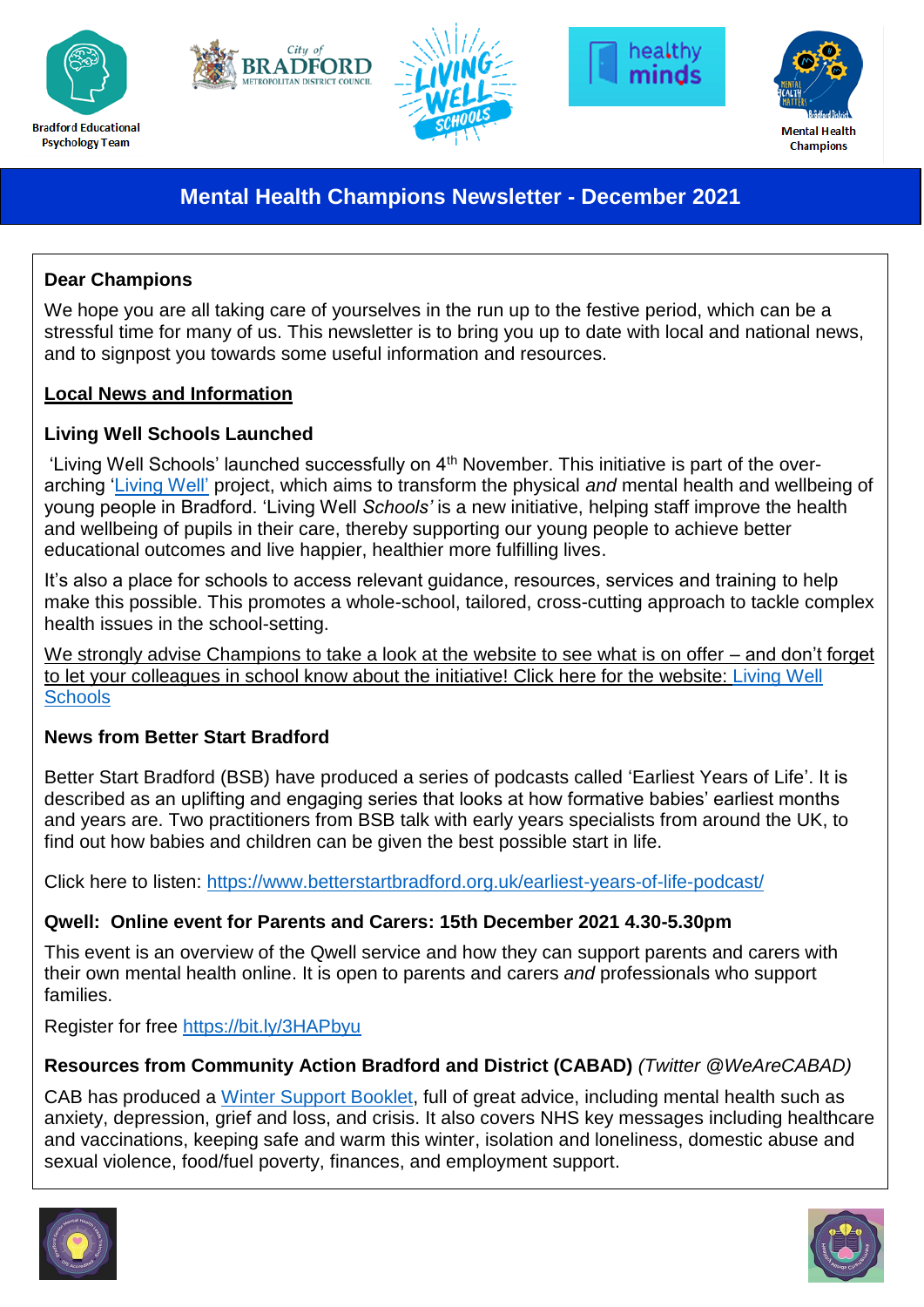









# **Mental health/emotional wellbeing projects led by Bradford Educational Psychology Team**

The Local Authority expects all schools in Bradford to join the MHC Core Network, but many of you have also signed up to the MHC Plus offer, the DfE Senior Mental Health Leads Training, and/or the Bradford Healthy Minds Chartermark which is great news! CYP in the area will benefit from your continued training and enhanced provision in schools.

*A gentle reminder that for the MHC project is separate from the DfE Senior Mental Health Leads and the Chartermark, and therefore schools need to contact those projects directly for further information:*

DfE Senior Mental Health Leads Training:

For info click here: [DfE Senior Mental Health Leads](https://bso.bradford.gov.uk/content/bradford-dfe-accredited-mental-health-leads-training)

Email: [BradfordSeniorMentalHealthLeads@bradford.gov.uk](mailto:BradfordSeniorMentalHealthLeads@bradford.gov.uk)

• Healthy Minds Chartermark

For info click here: [Healthy Minds Emotional Wellbeing Chartermark](https://bso.bradford.gov.uk/content/bradford-healthy-minds-chartermark) Email: [EmotionalWellbeingChartermark@bradford.gov.uk](mailto:EmotionalWellbeingChartermark@bradford.gov.uk)

As we have mentioned in previous communications, schools signed up to either MHC *Plus*, DfE Senior Mental Health Leads, *or* the Bradford Healthy Minds Chartermark will be eligible to access free training and follow up support from the EP team in one of six intervention packages. These will include (subject to change): Emotion Coaching; Zones of Regulation; Mindfulness; Restorative Practice; ROAR Whole School Approach to Mental Health and Academic Resilience (primary focussed); Nurturing Schools (secondary focussed).

N.B. Schools signed up to MHC *Core* offer *only* and not engaging with DfE Senior Mental Health Leads, *or* the Bradford Healthy Minds Chartermark will not be eligible. Please note, we have not yet finalised arrangements for this offer and we will get more details to you as soon as they are available.

### **National news and information:**

# **Schools in Mind from the Anna Freud Centre – a great resource for MH Champions!**

Schools in Mind is a free network for education professionals which shares practical, academic and clinical expertise about mental health and wellbeing in schools and FE colleges. By joining the network, you will have access to termly newsletters and events, updates on current research, thinking and training, in regards to the mental health and wellbeing of children and young people.

#### **Information and advice relating to mental health/emotional wellbeing over the Christmas period**

For anyone struggling over the festive period, many organisations offer online information and advice specifically relating to Christmas:

[https://www.mind.org.uk/information-support/tips-for-everyday-living/christmas-and-mental](https://www.mind.org.uk/information-support/tips-for-everyday-living/christmas-and-mental-health/christmas-and-mental-health/)[health/christmas-and-mental-health/](https://www.mind.org.uk/information-support/tips-for-everyday-living/christmas-and-mental-health/christmas-and-mental-health/)

<https://www.mentalhealth.org.uk/christmas>

<https://www.headstogether.org.uk/tips-on-looking-after-your-mental-health-this-christmas/>

<https://www.time-to-change.org.uk/sites/default/files/Thriving%20at%20Christmas.pdf>